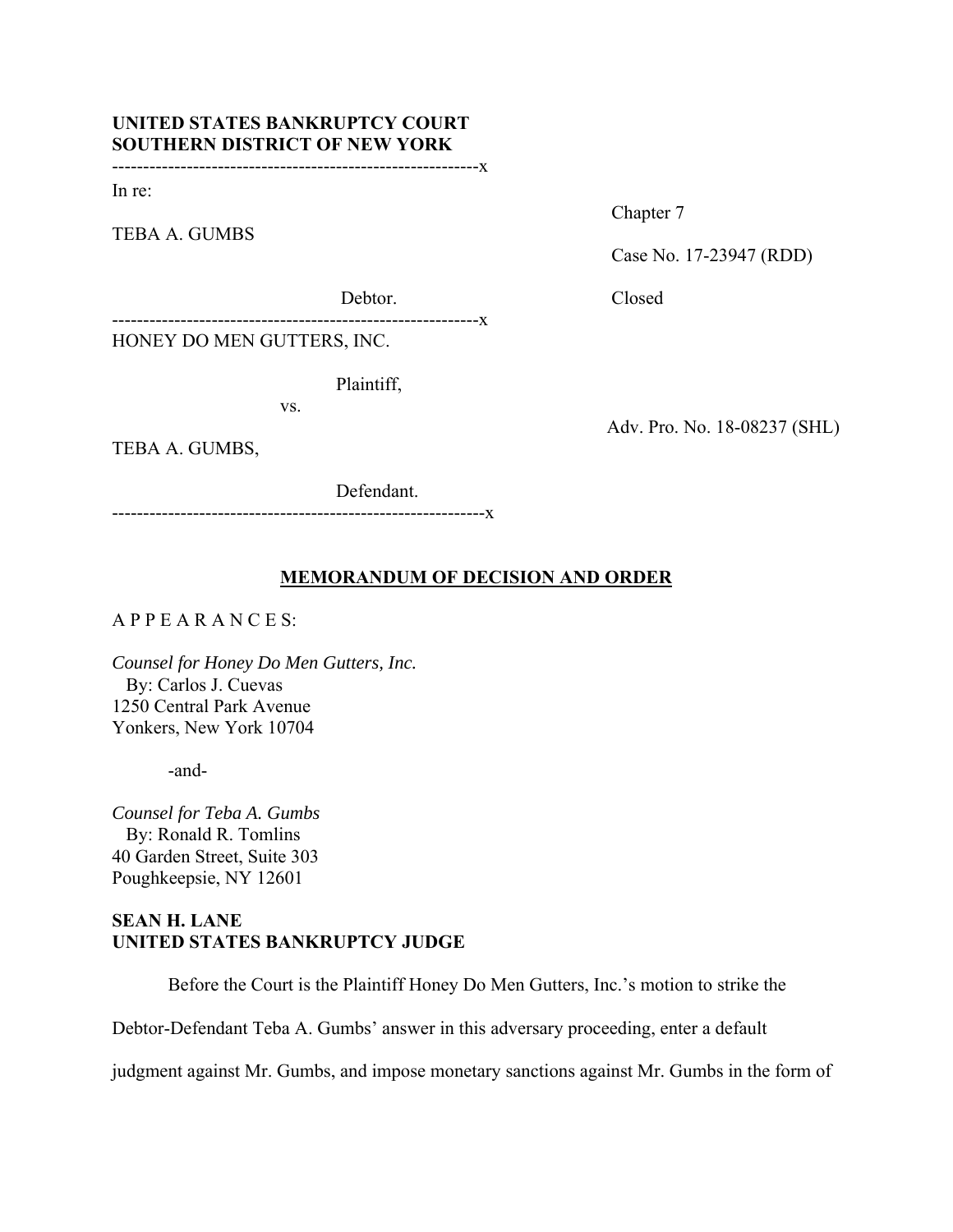reasonable attorney's fees and costs. [ECF No. 56]. The basis for this motion is Mr. Gumbs' repeated failures to comply with his discovery obligations—and Court orders regarding the same—in this nondischargeability proceeding under 11 U.S.C. §  $523(a)(2)(A)$ . These include his failure to produce his bank account, credit card, credit report statements, and other requested documents, and his failure to provide authorization to obtain credit card records despite multiple requests from Plaintiff and directives from the Court to do so.

#### **BACKGROUND**

The motion paints a troubling picture of Mr. Gumbs' extensive and prolonged failure to honor his discovery obligations despite many hearings on discovery issues, numerous requests from Plaintiff's counsel, and repeated admonishments by the Court.

Following an unsuccessful mediation, the Court held a conference about discovery on July 8, 2021. Noting Mr. Gumbs' failure to produce documents requested in discovery before the mediation, the Court directed Mr. Gumbs to comply with Plaintiff's outstanding discovery requests within two weeks. *See* Hr'g Tr. 16:11-21, Jul. 8, 2021 [ECF No. 44]. A month later, the Court held another hearing on discovery. At the hearing, the Plaintiff's counsel once again noted Mr. Gumbs' continued failure to comply with his discovery obligation. *See* Hr'g Tr. 8:22-9:6, Aug. 12, 2021 [ECF No. 46]. The Court noted to Mr. Gumbs that complying with discovery requests is a requirement. *See id.* at 6:4-7. The Court warned it could sanction a party who does not comply with discovery obligations. *See id.* at 6:25-7:1. At the hearing, Mr. Gumbs objected to providing the requested credit card statements, bank statements, and credit reports. *See id.* at 8:24-9:1. The Court explained to Mr. Gumbs that the requested documents were central to the Plaintiff's argument about "the appropriateness . . . of [Mr. Gumbs'] bankruptcy filing [and his] spending . . . and patterns leading up to the bankruptcy filing." *See id.* at 13:9-24. After some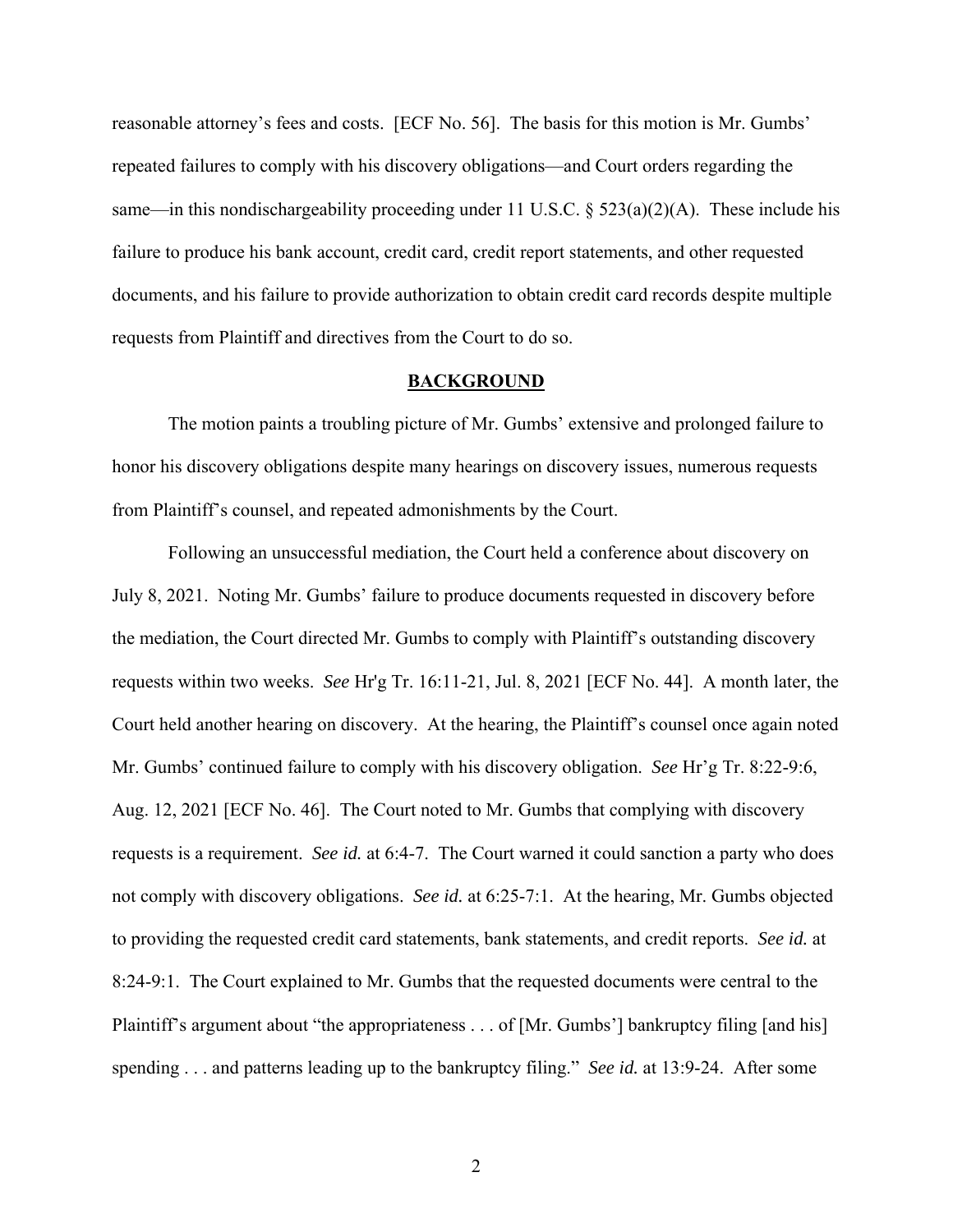further discussion, the Court ordered Mr. Gumbs to sign and submit the bank account records, credit card records, and credit card authorization forms so that Plaintiff's counsel could obtain records directly from the relevant bank and credit card companies. *See id.* at 16:21-17:8, 23:16- 19, 24:7-22.

 Some two months later, the Court held yet another conference. At that time, Mr. Gumbs still had not complied with the Plaintiff's discovery requests. *See* Hr'g Tr. 4:2-8, Oct. 7, 2021 [ECF No. 52]. The Court warned Mr. Gumbs that the Plaintiff was considering filing a motion to hold Mr. Gumbs in default in the case and noted the Court's own concern and frustration with Mr. Gumbs. *See id.* at 4:8-17. The Court also noted that Mr. Gumbs' actions could be seen as a lack of good faith. *See id.* at 4:21-24. After explaining why the credit card authorization forms requested by Plaintiff were appropriate, the Court overruled Mr. Gumbs' objection and ordered him—once again—to sign the credit card authorization forms and provide all requested documents within two weeks. *See id.* at 12:25-13:3. After the two weeks had passed, Plaintiff's counsel filed a letter apprising the Court that Mr. Gumbs still had not complied with the discovery obligations discussed at the October 7th hearing. *See* Letter of Carlos Cuevas dated Oct. 25, 2021 [ECF No. 53]. The twenty-page letter and attachments set forth Mr. Gumbs' discovery failures in extensive detail. The Court memorandum endorsed the letter, noting that it set forth a "disturbing picture of . . . non-compliance." *See* Order dated Nov. 23, 2021 [ECF No. 54]. Given Mr. Gumbs' *pro se* status, however, the Court concluded that any relief against Mr. Gumbs for noncompliance must be requested by formal motion. *Id.* The Order was served on Mr. Gumbs. *See* Certificate of Service, dated Nov. 24, 2021 [ECF No. 55].

 On December 9, 2021, Plaintiff filed this motion seeking a default judgment and sanctions for Mr. Gumbs' failure to comply with discovery. [ECF No. 56]. No response to the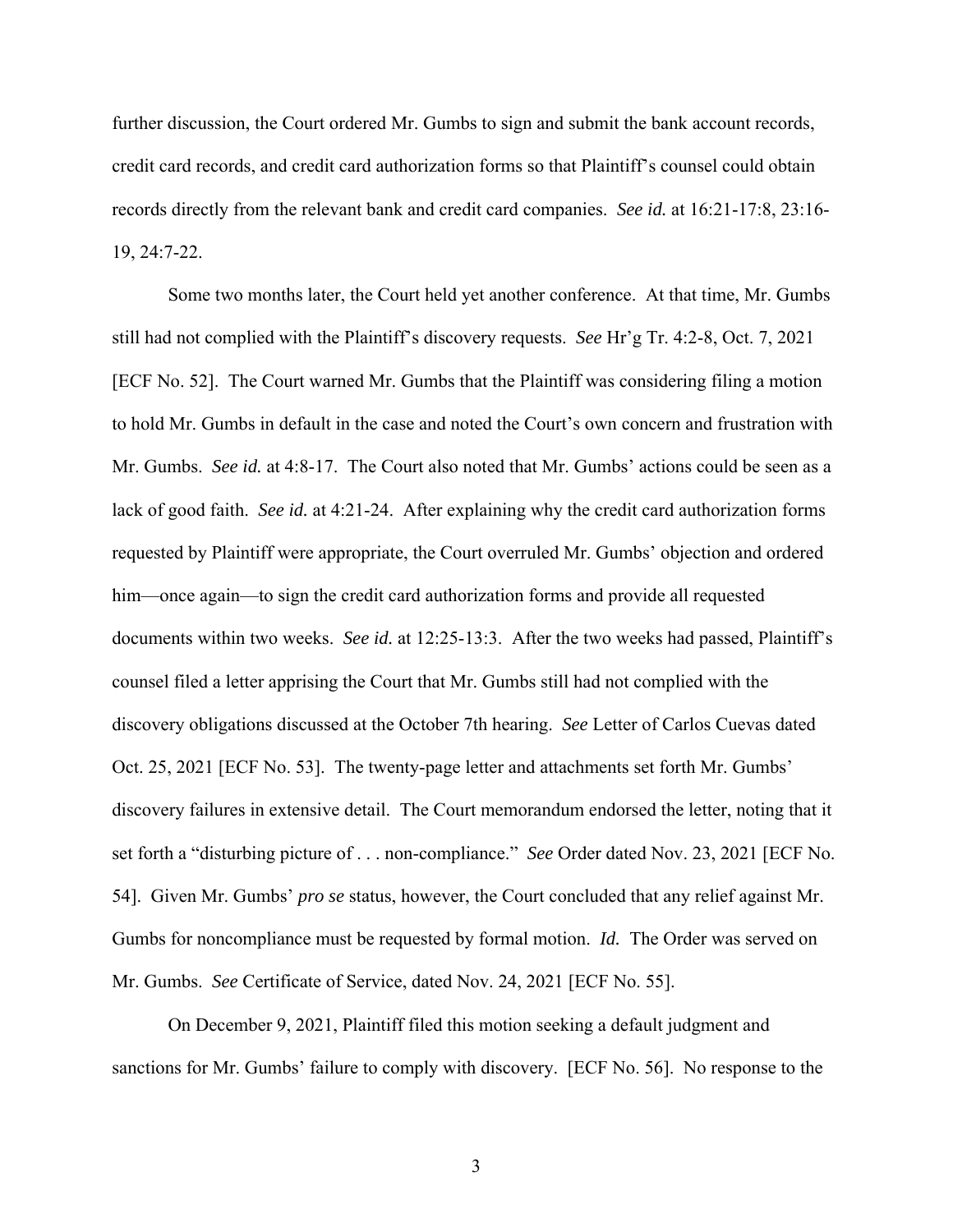motion was filed by Mr. Gumbs. At a hearing on the motion on January 13, 2022, new counsel appeared on behalf of Mr. Gumbs. *See* Hr'g Tr. 3:22-24, Jan. 13, 2022 [ECF No. 59]. At the hearing, new counsel confirmed that Mr. Gumbs had not complied with his discovery obligations. *See id.* at 5:22-25. Given the repeated non-compliance on discovery, the Court suggested that a prompt resolution of the underlying nondischargeability case might be the best option going forward for all parties. *See id.* at 10:16-18. The Court provided the attorneys with time to attempt to negotiate and scheduled another hearing for a week later. *See id.* at 12:9-18.

 The parties were unable to reach an agreement. At a hearing on January 20, 2022 counsel for Mr. Gumbs acknowledged that he had no proof that Mr. Gumbs had complied with the outstanding discovery requests. *See* Hr'g Tr. 5:1-14, Jan. 20, 2022 [ECF No. 60]. Counsel requested more time to comply. *See id.* at 6:5-9. The Court disagreed that additional time was appropriate or that it would be fruitful given the extensive prior proceedings on discovery and the fact that current counsel is the third counsel retained by Mr. Gumbs over the four years of the case. *See id.* at 9:11-15, 9:17-20. After discussing other potential options for moving forward, the Court took the motion under advisement. The Court informed Debtor's counsel of the Court's intent to rule on the motion in the near future but noted that the time period before the Court's ruling would provide the Debtor with yet one more chance to comply. *See id.* at 16:8-12.

#### **DISCUSSION**

There are different legal standards that govern the various relief requested in the motion.

#### **A. Striking Pleadings Pursuant to FRCP 37(b)(2)(A)(iii)**

Rule 7037 of the Federal Rules of Bankruptcy Procedure incorporates Rule 37 of the Federal Rules of Civil Procedure which provides that a Court may "[strike] pleadings in whole or in part" as part of sanctions for not obeying a discovery order. Fed. R. Civ. P.  $37(b)(2)(A)(iii)$ .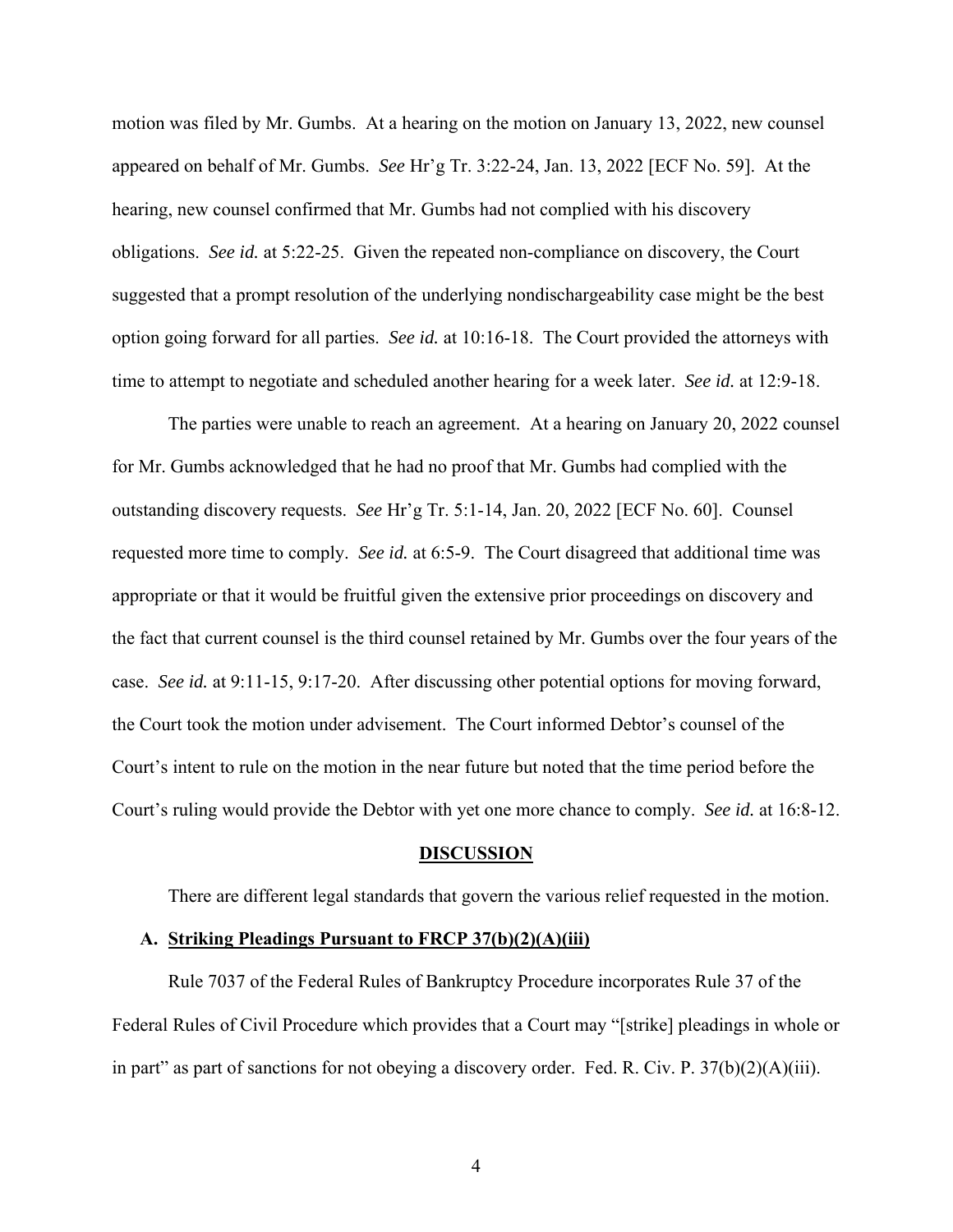In general, "[d]isciplinary sanctions under Rule 37 are intended to serve three purposes. First, they ensure that a party will not benefit from its own failure to comply. Second, they are specific deterrents and seek to obtain compliance with the particular order issued. Third, they are intended to serve a general deterrent effect on the case at hand and on other litigation, provided that the party against whom they are imposed was in some sense at fault." *S. New England Tel. Co. v. Glob. NAPs Inc.*, 624 F.3d 123, 149 (2d Cir. 2010) (quoting *Update Art, Inc. v. Modiin Publ'g, Ltd.*, 843 F.2d 67, 71 (2d Cir.1988)) (internal quotations omitted). While the Court has "wide discretion in imposing sanctions under Rule 37, there are two basic limitations . . . First, the sanctions must be just. Second, the sanctions must relate to the particular claim to which the discovery order was addressed." *Ali v. Dainese USA, Inc.*, 2021 WL 5999203, at \*9 (S.D.N.Y. Dec. 17, 2021) (internal quotations and citations omitted).

Because striking a party's pleading is one of the harshest of discovery sanctions, "such relief is to be granted sparingly, and only in extreme circumstances." *Erie Materials, Inc. v. Barnholdt (In re Barnholdt)*, 74 B.R. 760, 764 (Bankr. N.D.N.Y. 1987) (citing *Israel Aircraft Industries Ltd. v. Standard Precision*, 559 F.2d 203, 208 (2d Cir.1977); *Flaks v. Koegel*, 504 F.2d at 702, 707 (2d Cir. 1974); *Negron v. Peninsular Navigation Corp.*, 279 F.2d 859, 860, (2d Cir.1960)). "Because of constitutional due process concerns, arising from a strong policy favoring trial on the merits, the sanction . . . should be utilized only where a party has evidenced bad faith, willfulness, or gross negligence with respect to a discovery request, or where there has been a total failure to answer." *Id.* (internal citations and quotations omitted). "Consequently, the Court should first consider less severe sanctions which may be appropriate under the circumstances." *Id.* (internal citations and quotations omitted).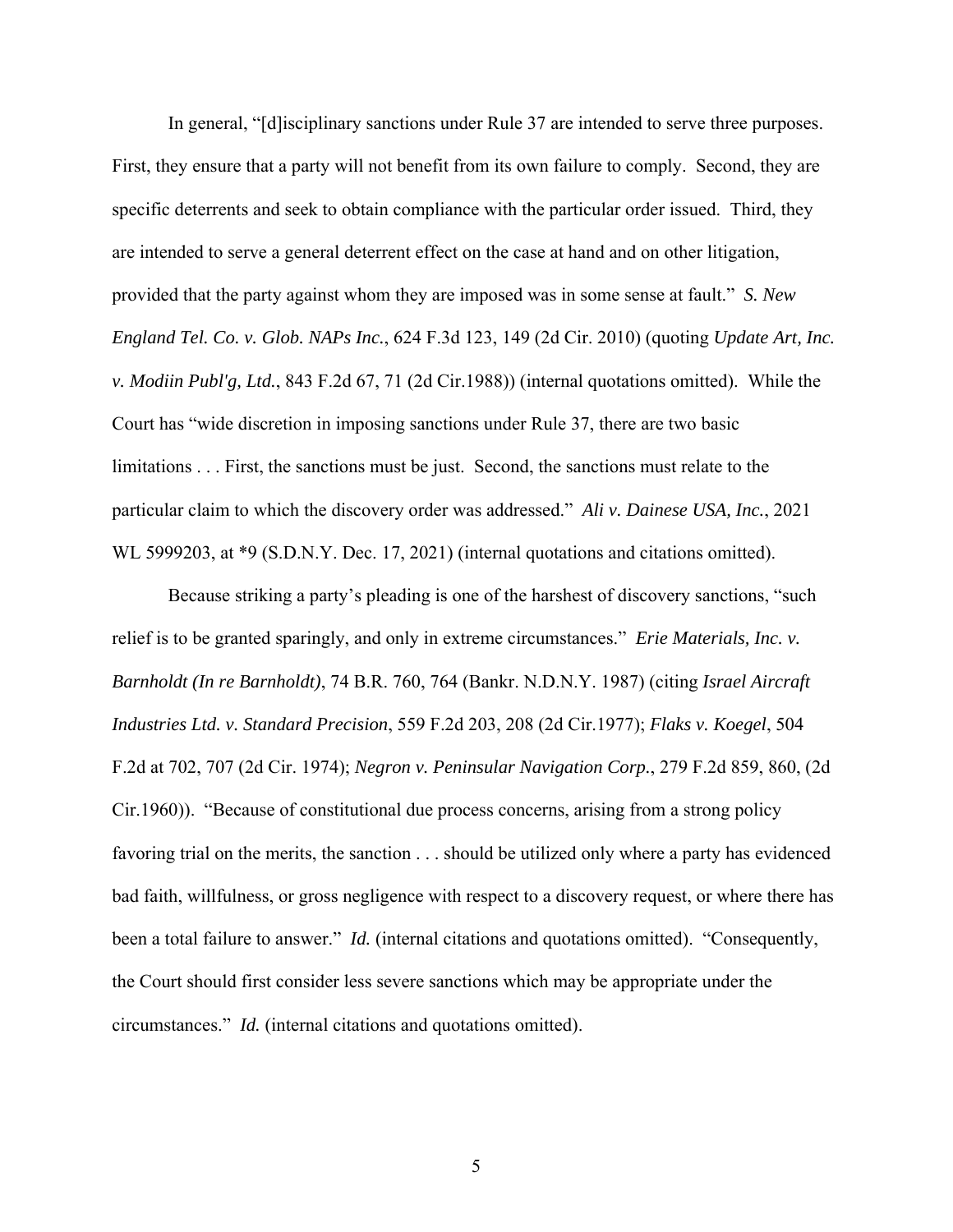"Noncompliance with discovery orders is considered willful when the court's orders have been clear, when the party has understood them, and when the party's noncompliance is not due to factors beyond the party's control. Willful non-compliance is routinely found where a party has repeatedly failed to produce documents in violation of the [trial] court's orders." *Ali*, 2021 WL 5999203, at \*11 (internal quotations and citations omitted).

Despite the limitations listed above, "the decision to impose such sanctions is committed to the sound discretion of the district court and may not be reversed absent an abuse of that discretion." *Luft v. Crown Publishers, Inc.*, 906 F.2d 862, 865 (2d Cir. 1990).

#### **B. Default Judgment Pursuant to FRCP 37(b)(2)(A)(vi)**

 Rule 37 of the Federal Rules also provides that the Court may "[render] a default judgment against the disobedient party." Fed. R. Civ. P.  $37(b)(2)(A)(vi)$ . A sanction as "severe" as entering a default judgment "may be appropriate in extreme situations, as when a court finds willfulness, bad faith, or any fault on part of the noncompliant party." *Guggenheim Cap., LLC v. Birnbaum*, 722 F.3d 444, 451 (2d Cir. 2013) (quoting *Bobal v. Rensselaer Polytechnic Inst.*, 916 F.2d 759, 764 (2d Cir.1990)) (internal quotations omitted). But a court is "not required to exhaust possible lesser sanctions before imposing . . . default if such a sanction is appropriate on the overall record." *S. New England Tel. Co.*, 624 F.3d at 148.

 Factors to be considered when entering a default judgment include: "(1) the willfulness of the non-compliant party or the reason for noncompliance; (2) the efficacy of lesser sanctions; (3) the duration of the period of noncompliance; and (4) whether the non-compliant party had been warned of the consequences of noncompliance." *Id.* at 144 (quoting *Agiwal v. Mid Island Mortg. Corp.*, 555 F.3d 298, 302 (2d Cir. 2009)) (internal quotations omitted).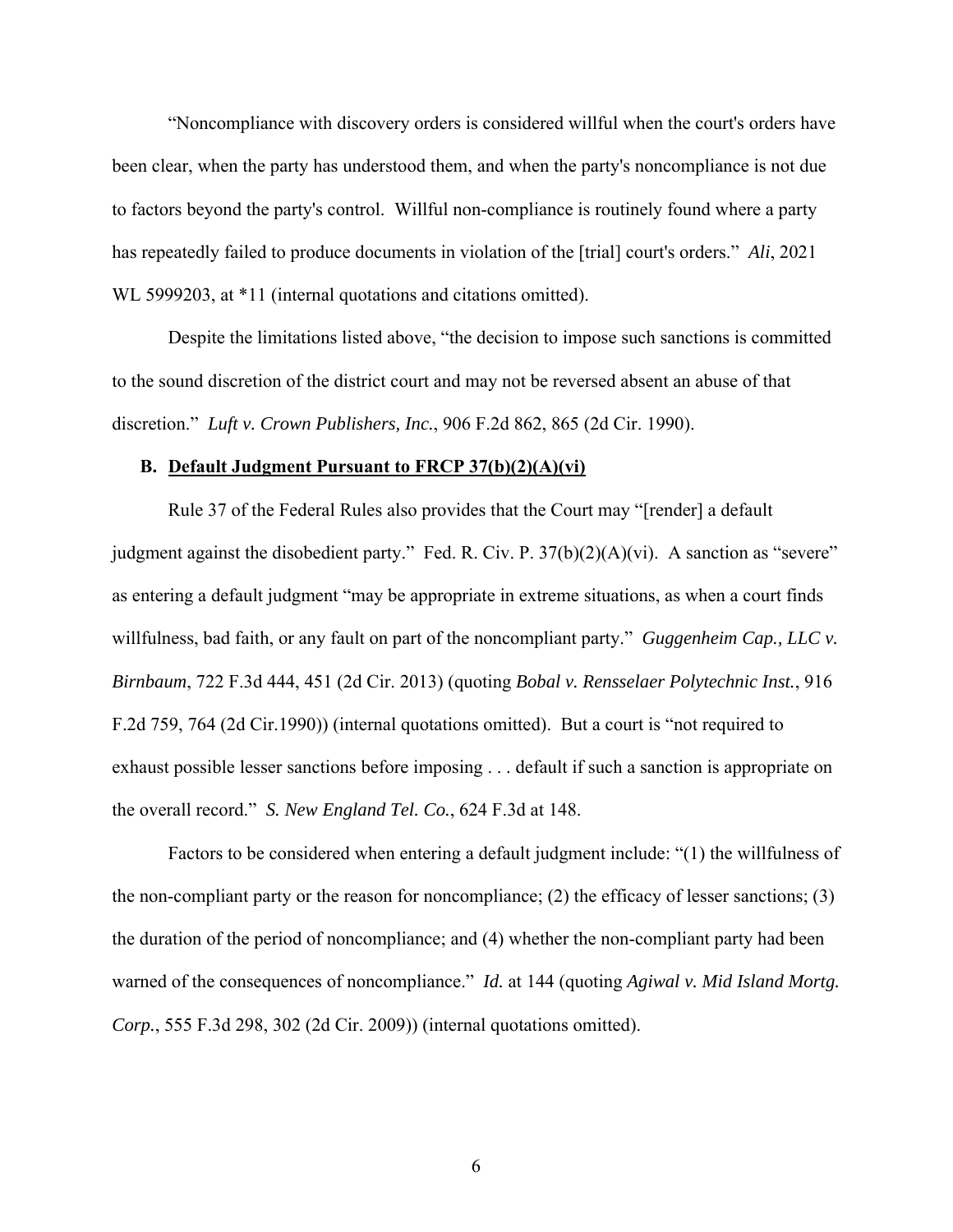### **C. Monetary Sanctions and Attorney's Fees**

 Local Bankruptcy Rule 9020-1 authorizes the Court to impose monetary sanctions when a party has failed to appear or prepare for a hearing.<sup>1</sup> Federal Rule 37(d) states, "[i]nstead of or in addition to [the other discovery sanctions], the court must require the party failing to act . . . to pay the reasonable expenses, including attorney's fees, caused by the failure, unless the failure was substantially justified or other circumstances make an award of expenses unjust." Fed. R. Civ. P. 37(d)(3). "When a court grants a motion to compel in part, a court may award attorneys' fees in addition to costs in its discretion." *Brown v. Barnes & Noble, Inc.*, 474 F. Supp. 3d 637, 653 (S.D.N.Y. 2019). "An award of expenses is mandatory unless the movant filed the motion before attempting in good faith to obtain the disclosure, the nondisclosure or objection was substantially justified, or other circumstances make an award of expenses unjust." *Id.* (citing Fed. R. Civ. P. 37(a)(5)(A)).

 "Substantial justification may be demonstrated where there is justification to a degree that could satisfy a reasonable person that parties could differ as to whether the party was required to comply with the disclosure request, or if there exists a genuine dispute concerning compliance." *Ritchie Risk-Linked Strategies Trading (Ireland), Ltd. v. Coventry First LLC*, 280 F.R.D. 147,

<sup>1</sup> Local Bankruptcy Rule 9020-1 states: DEFAULT SANCTIONS; IMPOSITION OF COSTS

<sup>(</sup>a) *Default Sanctions*. Failure of a party or counsel for a party to appear before the Court at a conference, complete the necessary preparations, or be prepared to proceed at the time set for trial or hearing may be considered an abandonment of the adversary proceeding or contested matter or a failure to prosecute or defend diligently, and an appropriate order of the Court may be entered against the defaulting party with respect to either a specific issue or the entire adversary proceeding or contested matter.

<sup>(</sup>b) *Imposition of Costs*. If the Judge finds that the sanctions in subdivision (a) of this rule are either inadequate or unjust to the parties, the Judge may assess reasonable costs directly against the party or counsel whose action has obstructed the effective administration of the Court's business.

S.D.N.Y. Loc. Bankr. R. 9020-1.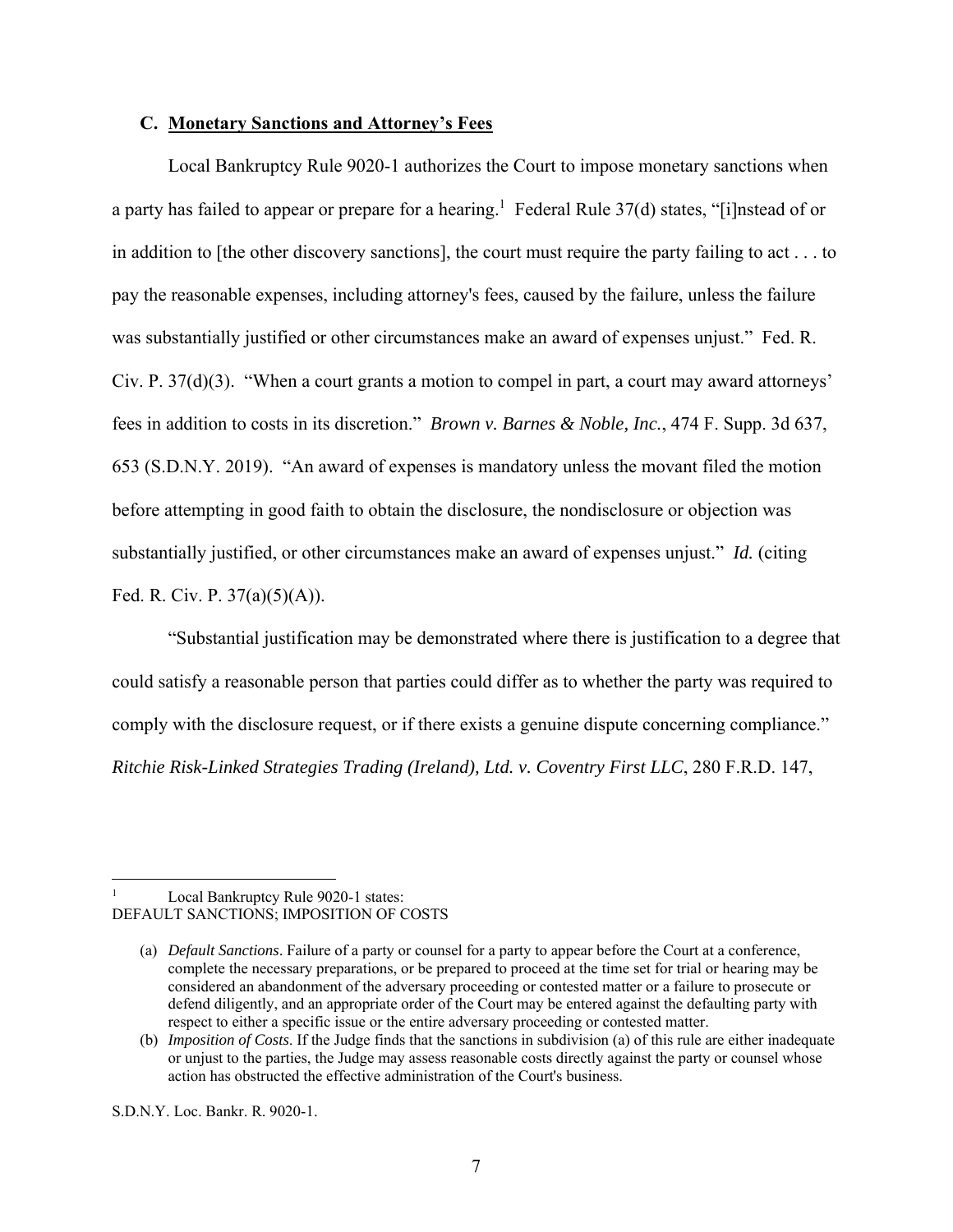159 (S.D.N.Y. 2012) (quoting *AIG Global Asset Management Holdings v. Branch*, 2005 WL 425494, at \*l (S.D.N.Y. Feb. 18, 2005)) (internal quotation marks omitted).

### **D. The Record After the Hearing On the Motion**

Since the hearing on January 20, 2022, the Court has received three additional submissions from the parties. [*See* ECF Nos. 61-63]. These submissions chronicle additional discovery responses made by Mr. Gumbs after the hearing and discuss whether these responses satisfy his obligations. *Id*.

The first of these submissions is a letter from Plaintiff's counsel dated February 3, 2022, with extensive attachments, that details additional discovery responses of Mr. Gumbs provided after the hearing and assesses the adequacy of these responses. *See* Letter to the Hon. Sean H. Lane Filed by Carlos J. Cuevas on behalf of Honey Do Men Gutters, Inc. [ECF No. 61] (the "February  $3<sup>rd</sup>$  Letter"). When the Letter is viewed against the entire record, the Court agrees with Plaintiff's assessment that Mr. Gumbs' additional responses discussed in the February 3rd Letter clearly do not cure Mr. Gumbs' deficiencies in discovery.<sup>2</sup>

<sup>2</sup> For example, the February 3<sup>rd</sup> Letter explains that Mr. Gumbs only provided information for three of his bank accounts despite having represented that he had eleven bank accounts during the hearing held on August 12, 2021. *See* February 3rd Letter at 2.; *see also* August 12, 2021 Hr'g Tr. 12:5-9. Mr. Gumbs' Chapter 7 petition also reflects the existence of many bank accounts for which Mr. Gumbs has not provided information. *See* Chapter 7 Voluntary Petition for Individuals at 19-29 [Case No. 17-23947, ECF No. 1] (the "Petition"). The February 3rd Letter also correctly notes that Mr. Gumbs' responses to Plaintiff's first and second set of interrogatories are "deficient because they are not signed under oath." *See* February 3<sup>rd</sup> Letter at 2. The exhibits attached to the February 3rd Letter also show that Mr. Gumbs did not get his responses to the interrogatories notarized. *See id.* at 22-29, attached as Exhibits D and E to the February  $3^{rd}$  Letter. It is also correct that Mr. Gumbs' responses to interrogatories 3, 4, 7, and 8 were non-responsive. *See id.* at 3-4. These interrogatories ask for information regarding Mr. Gumbs' casino and hotel visits and the dates Mr. Gumbs conferred with his attorney regarding his Chapter 7 case. *See id.* Mr. Gumbs' latest responses to each of these interrogatories was to represent that the requested information could be found on his Petition. *See id.* But that is flatly incorrect. The requested information cannot be found anywhere on the Petition. *See generally* Petition.

The February 3<sup>rd</sup> Letter also notes that Mr. Gumbs' latest responses to the Second Set of Interrogatories are "identical to his prior answers" to the same interrogatories that were served in 2021. *See* February 3<sup>rd</sup> Letter at 5. The exhibits attached to the February  $3<sup>rd</sup>$  Letter show that this is indeed the case—that Mr. Gumbs filed the exact same response to the interrogatories on August 20, 2021 and on January 21, 2022 and simply affixed a new date on the later response. *See id.* at 26-33, attached as Exhibits E and F to the February 3<sup>rd</sup> Letter.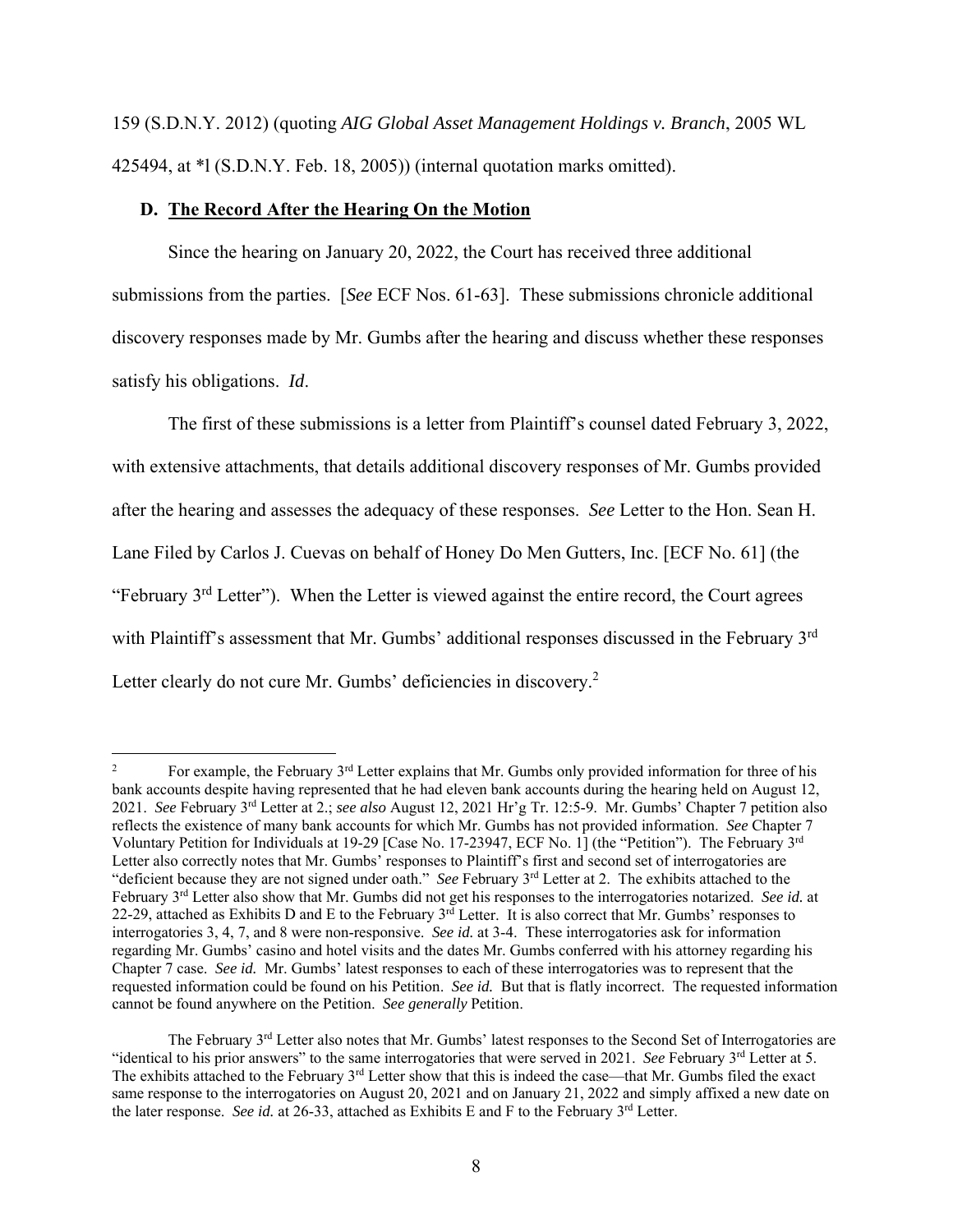On February 10, 2022, Mr. Gumbs filed a letter with an update on his discovery responses. *See* Letter of Ronald R. Tomlins, dated Feb. 10, 2022 [ECF No. 62]. Plaintiff's counsel responded the same day. *See* Letter of Carlos J. Cuevas, dated Feb. 10, 2022 [ECF No. 63]. Given the summary nature of Mr. Tomlins' letter—which did not include the new responses or set forth what additional information was provided—it is impossible to find that Mr. Gumbs has complied with his discovery obligations. Indeed, based on Mr. Cuevas' response, it appears that Mr. Gumbs' responses remain deficient. *Id.* (stating that Mr. Gumbs latest responses are not executed under oath and do not provide full disclosure of his banking information).

#### **E. The Appropriate Relief Here**

 Given Mr. Gumbs' record of noncompliance despite ample time, numerous warnings, the extensive due process afforded to him, and the entire record established at the numerous hearings and in numerous filings, the Court finds that Mr. Gumbs' discovery failures are willful, not the fault of any other party, and reflect his bad faith. Applying the applicable legal principles to the record, the Court concludes that the record here supports all of the relief requested by the Plaintiff. But consistent with the moderation reflected in the case law, the Court will look first to the least severe sanction of attorney's fees and costs. It is clear that such fees and costs should be assessed against Mr. Gumbs. Mr. Gumbs has squandered the many opportunities provided to him to comply with his discovery obligations. Plaintiff's counsel has been reasonable and patient in his approach to Mr. Gumbs' recalcitrant behavior. After exhausting all his other options, Plaintiff's counsel had no choice but to file this motion. Furthermore, the Debtor has not contested the Plaintiff's requested fees and costs of \$19,520.00, the 48.8 hours spent by Plaintiff's counsel at a rate of \$400.00 an hour in connection with Mr. Gumbs' continued defiance of his discovery obligations, including preparing this motion. *See* Decl. of Carlos J.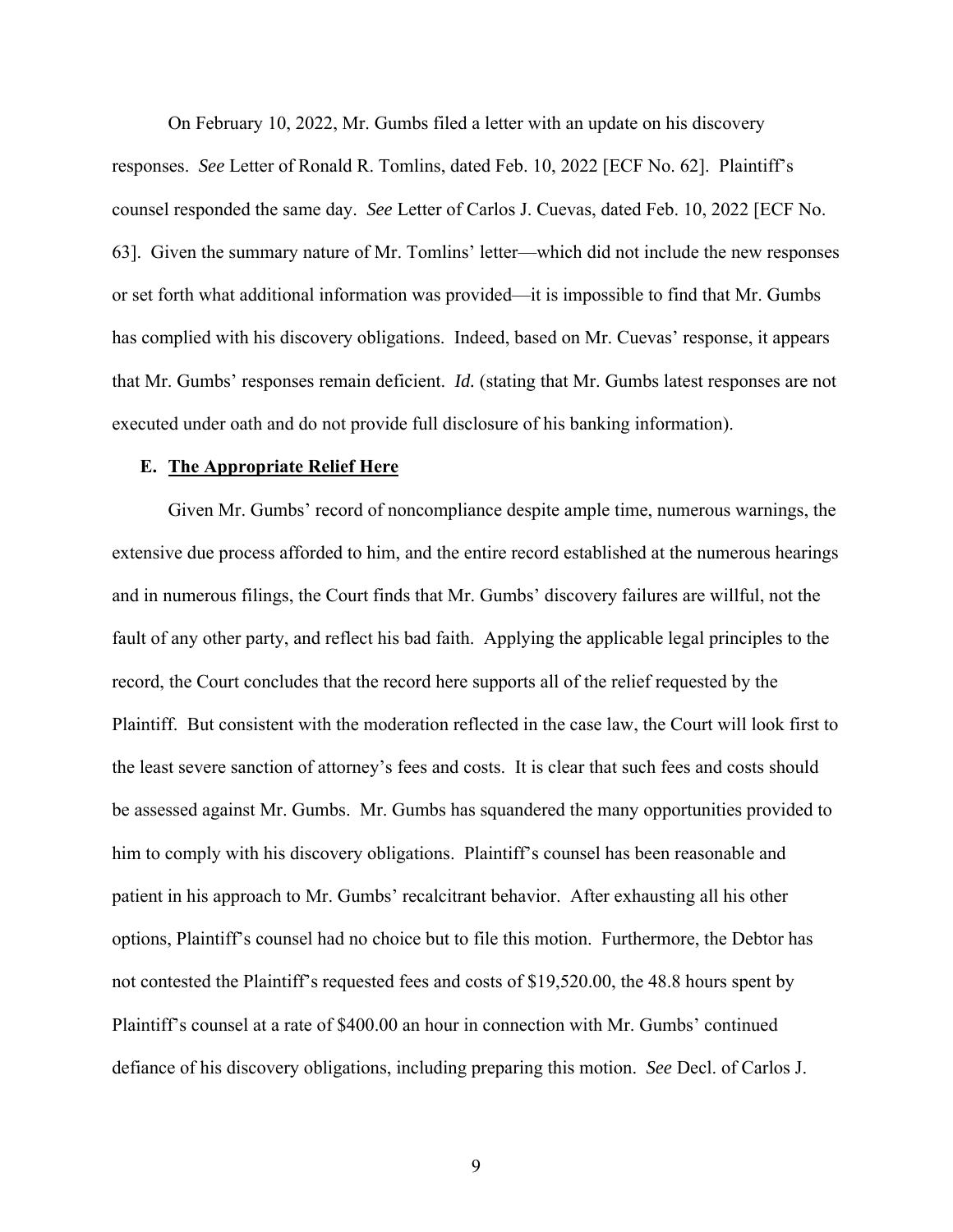Cuevas, Esq. in Supp. of Mtn. to Strike the Answer of Def. Teba Gumbs; to Enter a Default J. Against Def. Teba Gumbs; and to Impose Sanctions Against Def. Teba Gumbs at 16-18 [ECF No. 56]. These fees and costs are more than reasonable under the circumstances of this case.<sup>3</sup>

 For now, the Court will take under advisement the additional relief requested by Plaintiff of striking Mr. Gumbs' answer and granting default judgment against Mr. Gumbs. The Court will issue such a decision on Plaintiff's request for the additional relief at a future date. In the meantime, the Court urges Mr. Gumbs to fully comply with his discovery obligations and related Court orders, a course of action that is in his best interest.

<sup>3</sup> Even if Mr. Gumbs' latest discovery responses cured all the deficiencies—which does not appear to be the case—costs and fees would still be appropriate because the Plaintiff was forced to file the motion to achieve compliance. Rule 37(a)(5)(A) of the Federal Rules provides that the party that necessitated a motion to compel discovery or a motion for appropriate sanctions should "pay the movant's reasonable expenses incurred in making the motion, including attorney's fees." Fed. R. Civ. P.  $37(a)(5)(A)$ . An award of such expenses is mandatory "unless one of the two exceptions—substantial justification or some other circumstance—applies." *Novak v. Wolpoff & Abramson LLP*, 536 F.3d 175, 178 (2d Cir. 2008). The "burden [is placed] on the disobedient party to avoid expenses by showing that his failure is justified or that special circumstances make an award of expenses unjust." *Id.* (quoting Advisory Committee Note to 1970 Amendments to Fed R. Civ. P. 37). Given the record discussed at length above, Mr. Gumbs has failed to meet his burden to establish an exception.